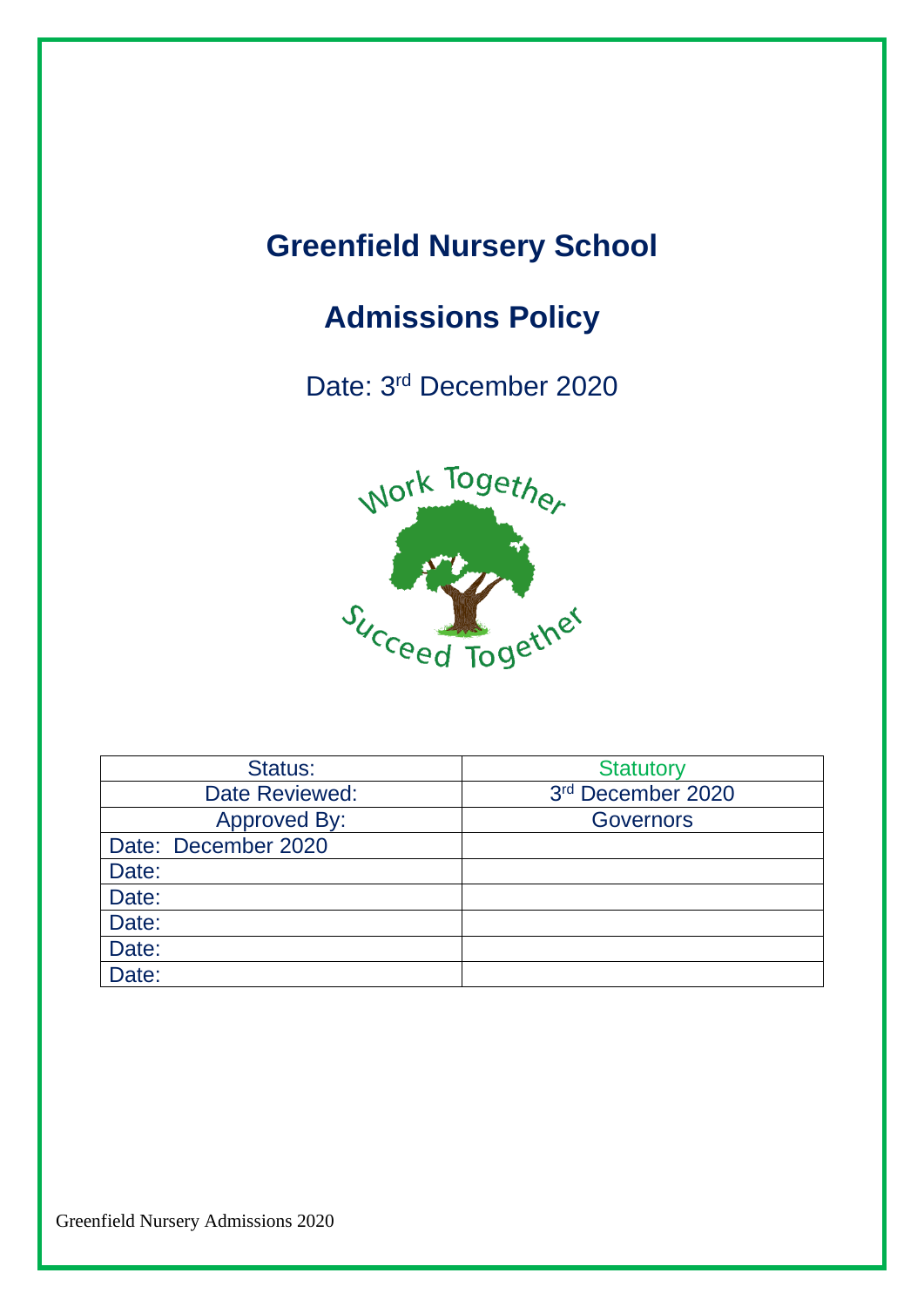### **Rationale**

Greenfield Nursery School aims to provide a fair and transparent admissions system. Greenfield Nursery School offers a high quality early years education for families in the local community. Priority for Nursery will be given to children attending Greenfield Pre-School class. Priority for Greenfield Pre School will be given to those eligible for 2 year funding.

### **Nursery Class:**

### **The Local Education Authority will no longer be co-ordinating Nursery admissions from September 2018 and parents/carers will need to make direct applications to setting/s of their choice.**

**The nursery class** will operate a single intake in September, enabling children to take up their nursery place in the September following their third birthday. Occasionally, subject to availability, children may be invited to attend the nursery sooner than this date, though always in the term after their third birthday. Attendance in the nursery class is either 5 morning or 5 afternoons.

When children are offered a place in the nursery class parents are asked for their preference for a morning or afternoon place, but there is no guarantee that they will be offered the session they prefer. There is no right of appeal for morning or afternoon places. Formal confirmation of the place is sent by post including an invitation to new parent/child and a start date

### **Should the Nursery be oversubscribed the following criteria will be followed for all the applications received by the closing date**

**Rule 1: EHC** section 324 of the Education Act 1996 requires the governing bodies of all Maintained schools to admit a child with an EHC (Education, Health and Care) Plan that names the school.

### **Rule 2: Children looked after by the local authority,** including children who were

Previously looked after but were then adopted (or became subject to a child arrangements order or a special guardianship order).

**Rule 3: A child `at risk'** (or the sibling of a child `at risk') who is the subject of an inter-agency child protection plan.

**Rule 4: Medical or Social** needs children for whom it can be demonstrated that they have a particular medical or social need to go to the school.

 A panel of governors will determine whether the evidence provided is sufficiently compelling to meet the requirements for this rule and must clearly demonstrate why it is the only school that can meet the child's needs.

**Rule 5: Sibling Children** who have a sibling on roll of the school at the time of application.

**Rule 6: Attends Greenfield Pre-School** at the time of the nursery application.

**Rule 7: 30 Hour** Children who are applying for 30 hours.

### **Rule 8: Any other children, in order of date of application**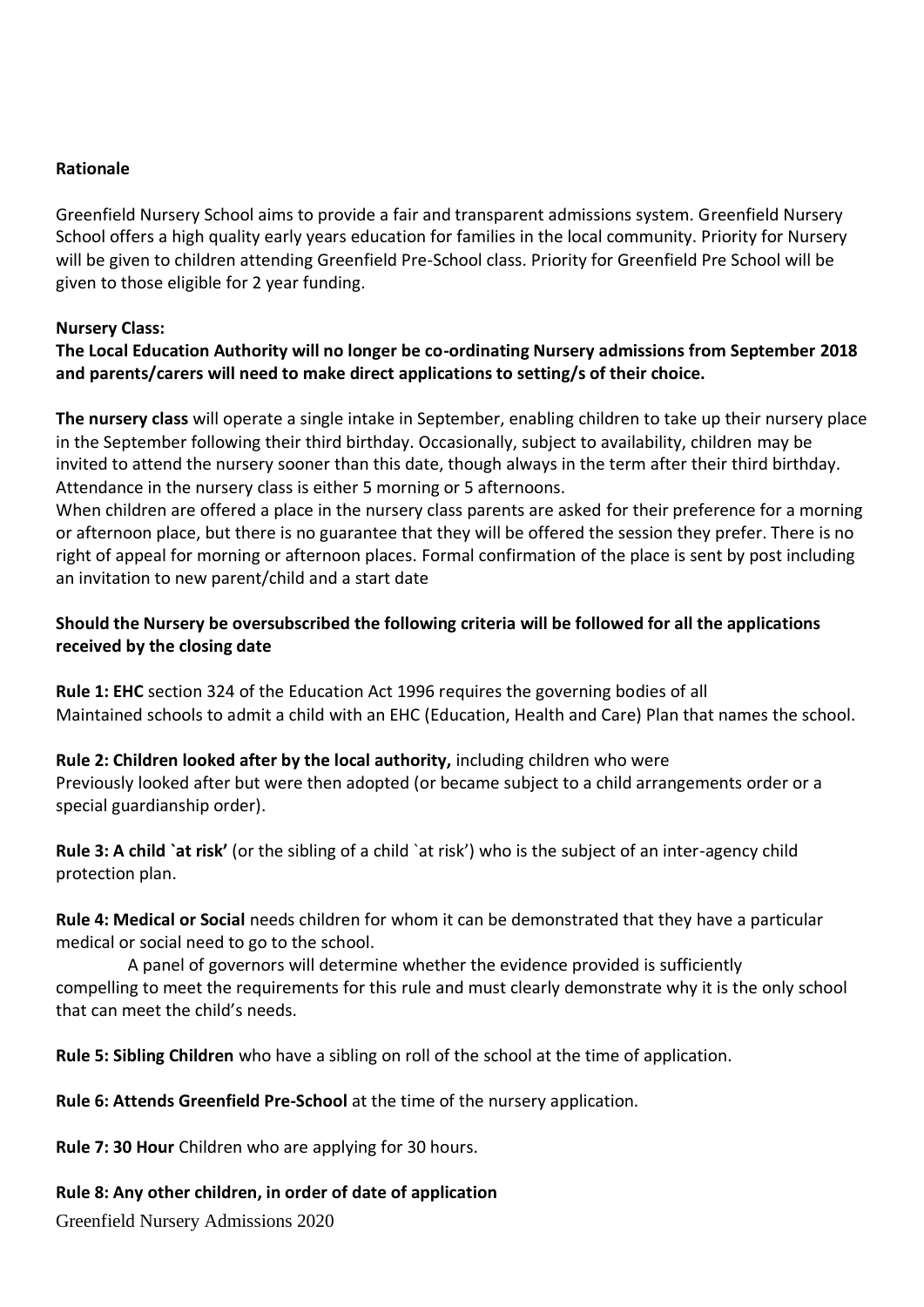The rules are applied in the order they are stated. If more children qualify under a particular rule than there are places available then the next rule will be applied.

### **If there are fewer application than places available all applicants will be admitted. `There is no right of appeal` to the school.**

`**Greenfield Pre-School',** do not use the admission rules, as printed above, when offering free early education places.

Pre-school allocations, whether it is free funding or fee paying, are subject to availability of places and by agreeing to the 'Terms and Condition'. You may add your child's name to our waiting list if there are not available spaces at the time of enquiring.

Pre-school can take children from 2 years of age.

Parents can pay to send their children to Pre-School for a minimum of two sessions a week. Pre-School are able to offer 2 year old free funding, if families meet the criteria, and 3year old free funding.

Children will be offered places according to when their application form was received. Children become the correct age for a place in Greenfield the term after their second birthday. When a place becomes available the office will make contact by phone or email to discuss availability and parent's needs.

Formal confirmation of the place is sent by post including an invitation to new parent/child and a start date.

Parents are requested to bring their National Insurance details and their child's birth certificate and NHS number to the open session where all essential paperwork will be completed.

Parents will be asked to complete a fees agreement which states terms and conditions for payment of fees etc. Once a place is agreed parents are required to give one month's notice to leave and will be expected to pay in full for that notice period.

### Guidance for parents/carers of summer born children in **Nursery**

### **Reception entry and summer born children**

Schools are required to offer a place in a reception class the September following the child's fourth birthday. However, legally a child does not have to start school until the start of the term following their fifth birthday.

The government has amended the school Admissions Code to allow summer born children to be admitted to the reception class at age of five if this is the parent's choice. Summer born children are those born between **1 st April and 31st August.**

**Summer born children who decide to stay in nursery will continue to receive funding for the hours a child is attending up to 15 hours per week, 570 hours per year: parents will not have to pay for the 15 hours.**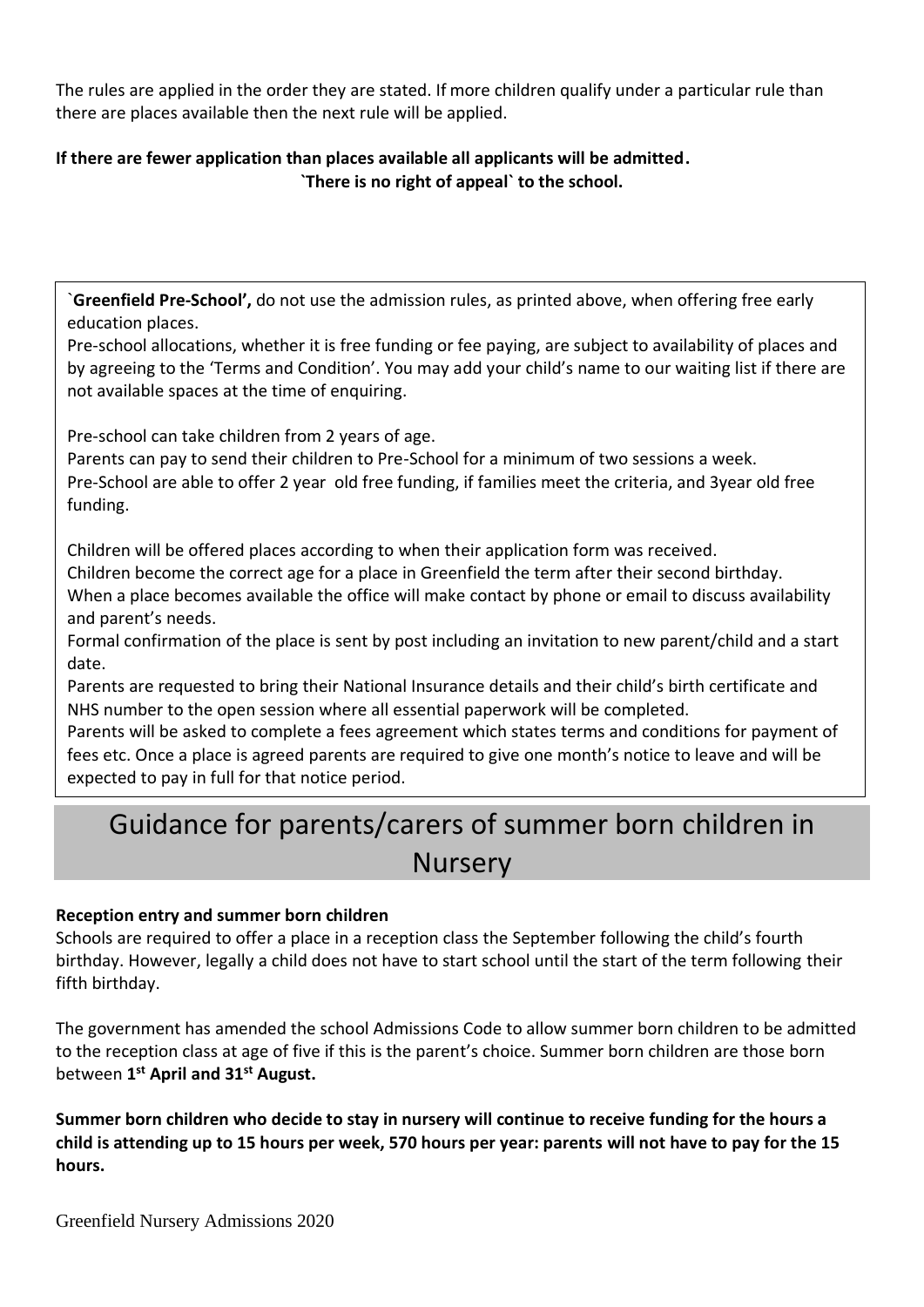**We would strongly recommend that any parent who is considering this option discuss with us first so that we can ensure the best needs of your child are met.**

# 30 hours free childcare

Check your eligibility on [www.childcarechoices.gov.uk](http://www.childcarechoices.gov.uk/) or visi[t www.hertfordshire.gov.uk/parents](http://www.hertfordshire.gov.uk/parents)

### **What is 30 hours free childcare?**

This entitlement for working parents of three and four year old children was introduced in September 2017. This is an additional 15 hours per week entitlement in addition to the child's existing 15 hour free education place.

This entitlement of 30 hours free childcare is offered at Greenfield Nursery School term time only, 38 weeks of the year.

### **Who is eligible for 30 hours free childcare?**

Parents of three and four year olds will need to meet the following criteria in order to be eligible for 30 hours free childcare.

- They earn or expect to earn the equivalent to 16 hours at the National Minimum or Living Wage over the coming three months.
- This equates to £120 a week (or c.£6,000 a year) for each parent over 25 years old or £112.80 a week(or c. £5,800 a year) for each parent between 21 and 24 years old.
- This applies whether you are in paid employment, self-employed or on a zero contract.
- The parent (and their partner where applicable) should be seeking the free childcare to enable them to work.
- Where one or both parents are on maternity, paternity, shared parental or adoption leave. Or if they are on statutory sick leave.
- Where one parent meets the income criteria and the other is unable to work because they are disabled, have caring responsibilities or have been assessed as having limited capability to work.
- Where a parent is in a `start-up period' (i.e. they are newly self-employed) they do not need to demonstrate that they meet the income criteria for 12 months.
- If a non-EEA (European economic area) national, the parent must have recourse to public funds.

A parent will not meet the criteria when:

• Either parent has an income of more than£100,00

Either parent is a non-EEA (European economic area) national and subject to immigration control (and has no recourse to public funds)

For up to date information on eligibility please visit [www.childcarechoices.gov.uk](http://www.childcarechoices.gov.uk/) or

[www.hertfordshire.gov.uk/parents](http://www.hertfordshire.gov.uk/parents)